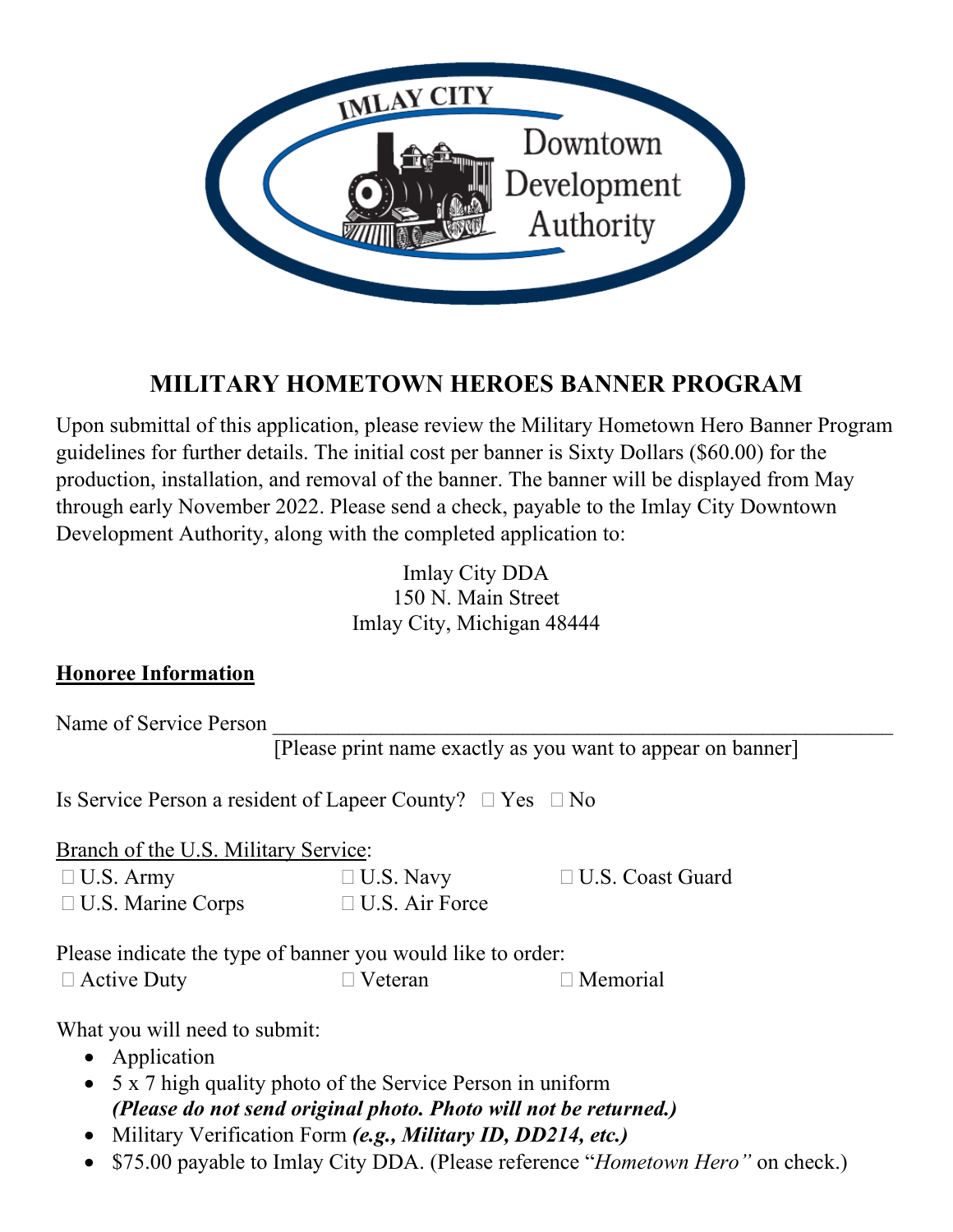#### **Applicant Contact Information**

Please complete the following information to allow us to contact you should we have any questions.

| Name          |                             |
|---------------|-----------------------------|
| <b>Street</b> |                             |
| City          | <b>State</b><br>$\angle 1D$ |
| Home Phone    | Cell Phone                  |
| Email         |                             |

Relationship to Service Person **Example 20** 

*If the Service Person being honored is living, they will need to grant permission for their name and likeness to be placed on a banner in Downtown Imlay City. A separate form has been provided for this.*

### **You can verify military records online by visiting**

**<http://www.archives.gov/veterans/military-service-records>**

For additional information or questions, please contact the Imlay City Downtown Development Authority via email at

[lnatke@imlaycity.org](mailto:lnatke@imlaycity.org)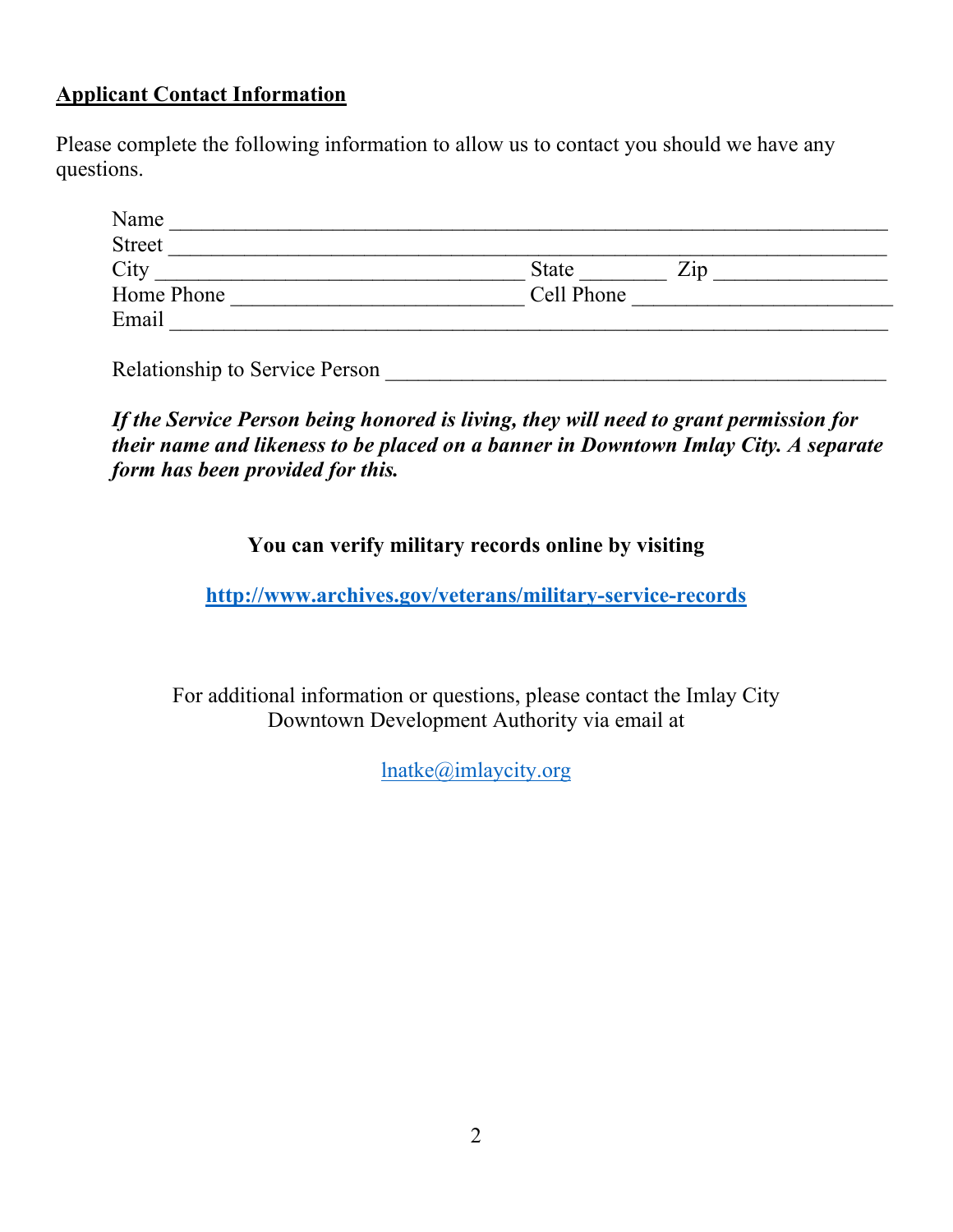

# **MILITARY HOMETOWN HEROES BANNER PROGRAM**

### **HONOREE RELEASE FORM**

I hereby grant permission to the Imlay City Downtown Development Authority to utilize my name and likeness for their Military Hometown Hero Banner Program.

Honoree Signature \_\_\_\_\_\_\_\_\_\_\_\_\_\_\_\_\_\_\_\_\_\_\_\_\_\_\_\_\_\_\_\_\_\_\_\_\_\_\_\_\_\_\_\_\_\_\_\_\_\_\_\_\_\_\_\_\_\_\_\_\_

Dated \_\_\_\_\_\_\_\_\_\_\_\_\_\_\_\_\_\_\_\_\_\_\_\_\_\_\_\_\_\_\_\_\_\_\_\_\_\_\_\_\_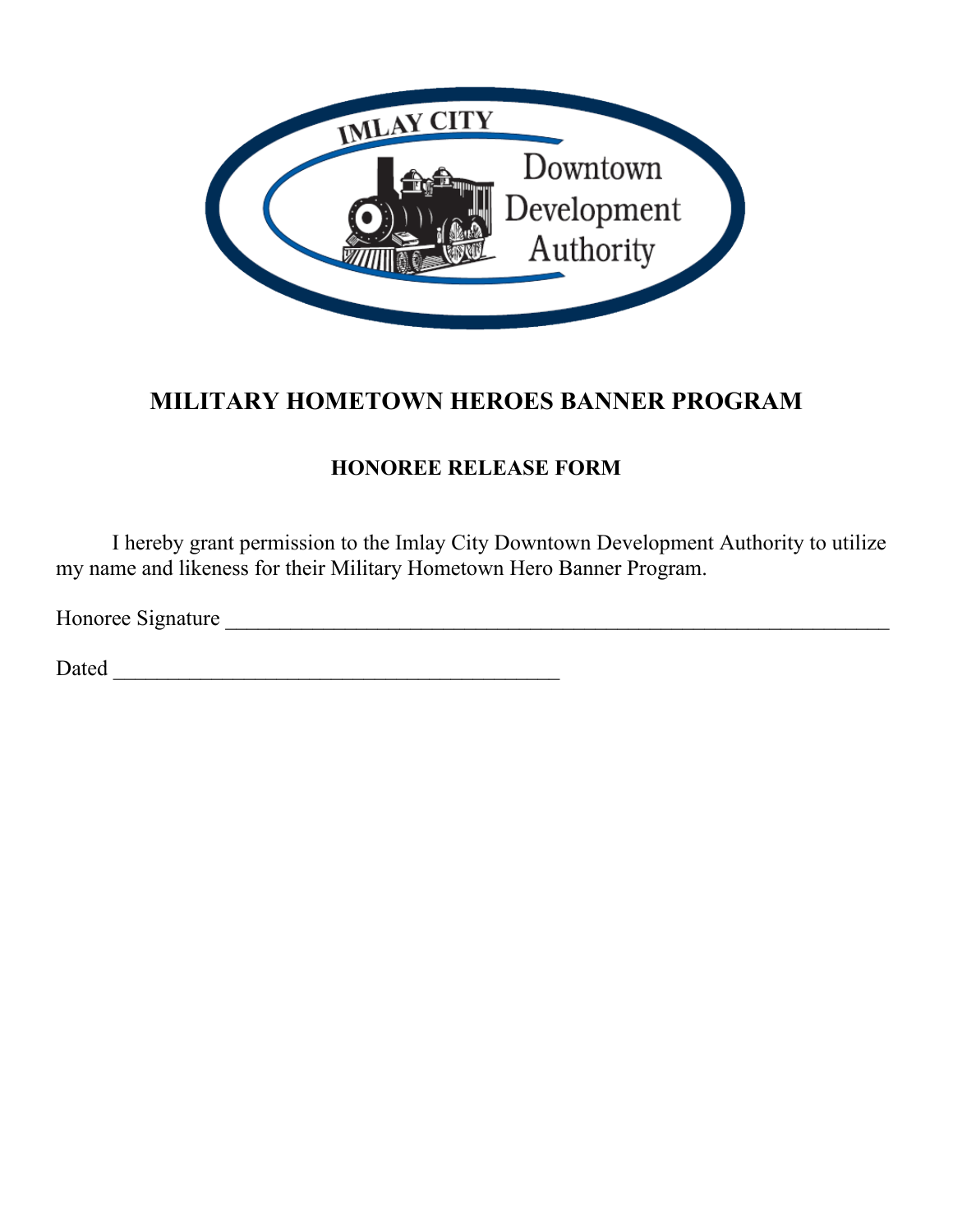

## **MILITARY HOMETOWN HEROES BANNER PROGRAM**

### **GUIDELINES AND SPONSORSHIPS**

The Military Hometown Heroes Banner program has been created to honor and recognize military personnel (active, honorably discharged or deceased) that reside or have resided in Lapeer County; those who can and do call Imlay City their hometown. This program is funded through payments and donations which enable purchase and placement of the banners on Downtown Imlay City lampposts.

Banners measure approximately 24" x 40" and will have the Service Person's name, image and military branch. Those military men and women who have been honorable discharged will be designated with a white star, those who have died in the line of duty a gold star, and active duty members will be designated with a blue star.



- 1. Honoree must be on active duty, honorably discharged or deceased from any branch of the United States Military.
- 2. Honoree must be or have been a resident of Imlay City.
- 3. Each Banner will list the Honoree's name and branch of service and will be proudly displayed on a lamppost in Downtown Imlay City.
- 4. The Imlay City Downtown Development Authority will have the sole responsibility of hanging and removal of the Banner. Once produced and installed, Banners shall remain the property of the Imlay City Downtown Development Authority until removed and presented to the family or requestor.
- 5. The Banner will be displayed from Memorial Day to early November (around Veterans Day) and upon removal, the Banner will be returned to the person who made the original